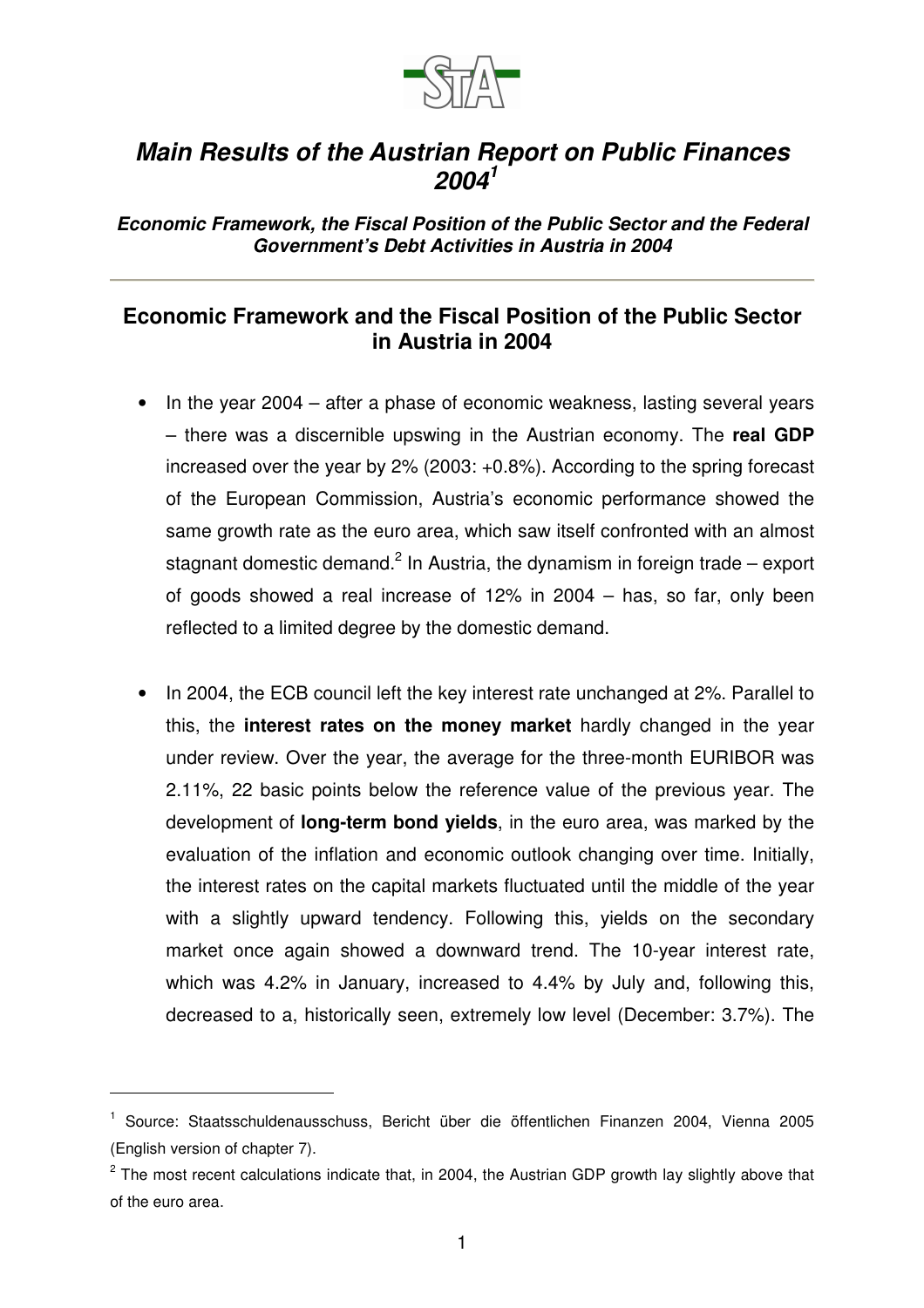

**yield curve** flattened considerably over the year as a result of the decline in long-term yields.

- The most recent results provided in March 2005 by Statistics Austria for the **budgetary development of the public sector in Austria** for the **year 2004** confirm, on the whole, the expected development: after a budget deficit of 1.1% of the GDP in the year 2003, it appears that the budgetary deficit for the public sector for the year under review increased slightly to 1.2% of the GDP. However, it must be mentioned here that the data available for 2004 are only preliminary and, particularly in the area of the communities, are based on estimations. In contrast to the two previous years, the increase in the budget balance of the public sector was mainly the result of discretionary measures as well as of structural factors.
- In the reported year after a period of stagnation in the years 2002 and 2003 – the **tax revenue of the public administrative authorities** once again developed more dynamically although discretionary measures had a dampening effect. In addition to the improvement in the general economic conditions, the "ecologisation" of the taxation system, within the framework of the first stage of the tax reform package 2004/2005 (increase in taxes on energy) resulted in increased revenue. At the same time, lower revenues were the result of the first stage, and anticipated first components of the second stage, of the tax reform package (increase in tax-free income thresholds, benefits for retained earnings, additional tax allowance for single-income and single-parent households, increase in the earnings limitation of the tax allowance for single-income households). The total tax revenue for all bodies in the public sector, in accordance with the ESVG 95 (European System of Integrated Economic Accounts) definition, increased by 2.3 billion euros or 3.6% (2003: +0.4 billion euros or 0.7%) compared with the previous year. This development was primarily due to an increase in indirect taxes (mainly, valueadded tax and taxes on energy) and to the assessed income and corporation taxes.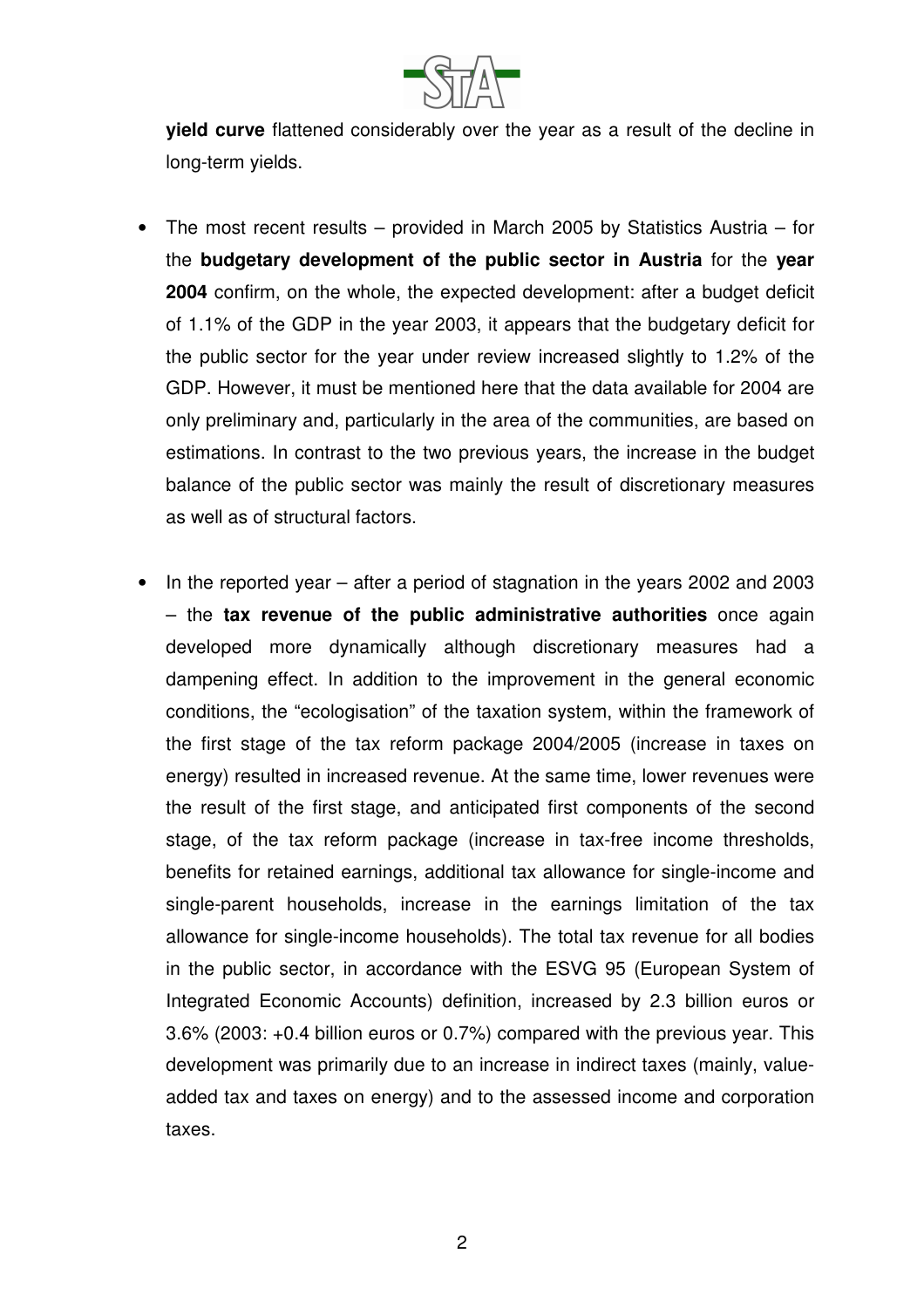

- On the **expenditure side**, reform measures implemented during the previous years helped to restrain the expenditure dynamism (pension reforms 2000 and 2003, administration reforms, personnel reduction, increased budget controlling). On the other hand, the budgets in the public sector were additionally burdened by the packet of measures taken in 2002 and 2003 to stimulate the economy as well as the growth and competitiveness package 2003, the claims on family benefit services, salary increases for public servants, increase in pension payments, the increase in unemployment and by the additional financial requirements in the areas of health and elderly-care.
- The **total revenue of the public sector** in 2004 amounted to 116.0 billion euros or 49.4% of the GDP and the **expenditure** totalled 119.1 billion euros or 50.7% of the GDP. The increase in both the expenditure and revenue of the public sector (+3.6% in both cases) lay below the increase in the nominal GDP which resulted in a marginally downward development in the **general government revenue and expenditure ratios**, (expenditure ratio: 2004: 50.7% of the GDP, 2003: 50.8% of the GDP, revenue ratio: 2004: 49.4% of the GDP, 2003: 49.5% of the GDP). Compared with the average for the previous five years, both the total revenue and total expenditure of the public sector showed a considerable increase in 2004 (average increase 2000 to 2004: public sector expenditure: +2.4% p.a., public sector revenue +2.6% p.a.).
- The **public sector tax burden** (tax revenues including actual social insurance contributions, in % of the GDP) decreased in the year under review for the third time in succession, albeit to a noticeably lesser degree than in the previous years (2004: 43.1% of the GDP, 2003: 43.3% of the GDP, 2002: 43.8% of the GDP, 2001: 44.8% of the GDP).
- The **sectoral distribution of the budget balances** in Austria shows a slight improvement in the federal sector, whereas a modest deterioration could be observed in the positive budget balances at the state and communal levels. The deficit of the federal sector decreased from 1.8% of the GDP (2003) to 1.6% of the GDP (2004) and the surpluses of the states and communities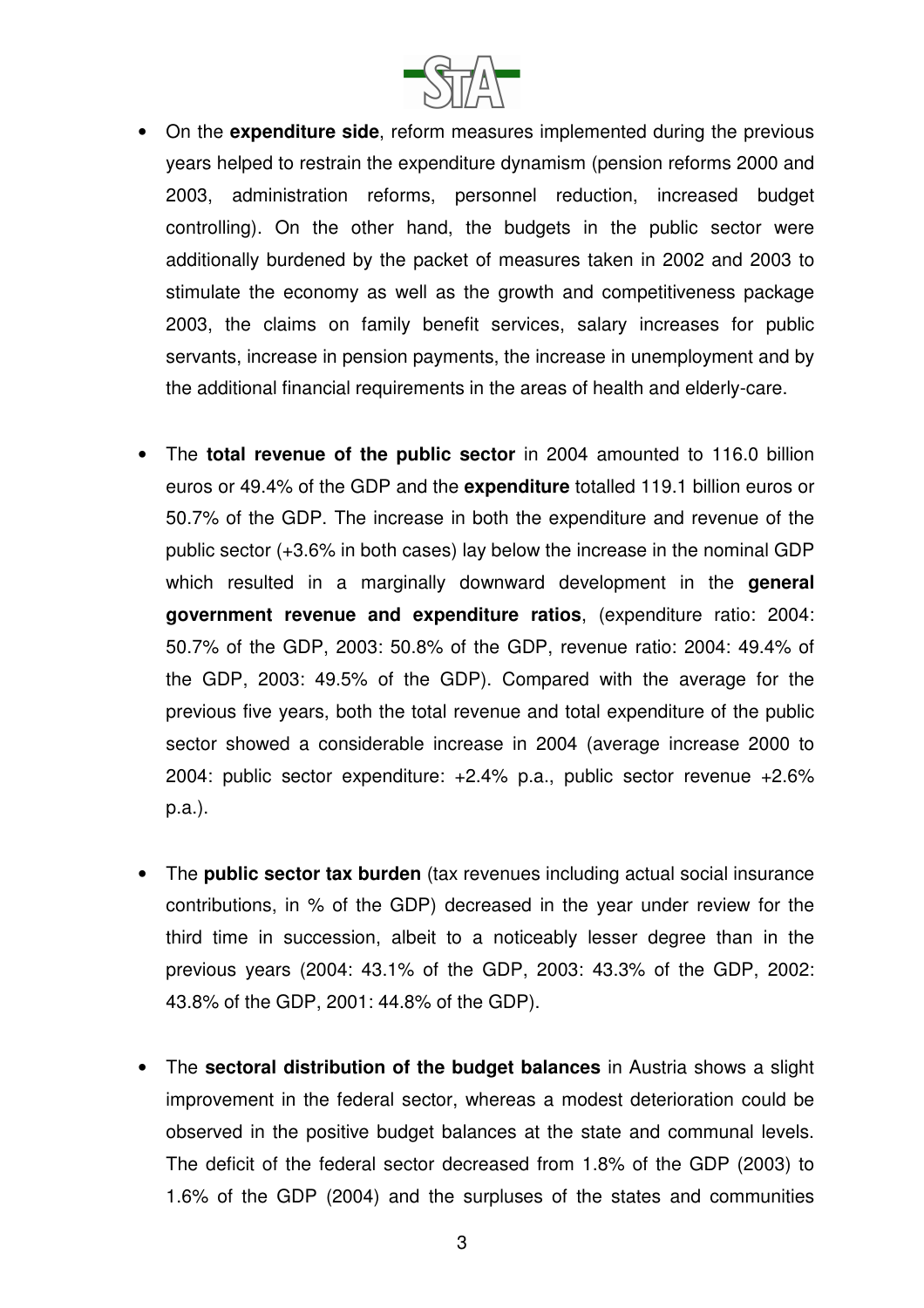

would seem to have decreased from 0.7% of the GDP (2003) to 0.4% of the GDP (2004). This divergent development between the federal level, on the one hand, and the state and communal levels, on the other, is partially due to a varying development in revenues, resulting from the delays during the intergovernmental division of the shared federal taxes. In a sectoral analysis of the public sector, attention must be given to the fact that the results are strongly dependent on the institutional and legal circumstances (distribution of responsibilities, taxation authority, fiscal sharing regulations) within the public sector. However, there were no essential changes in interstate regulations during the year 2004.

- In an **international comparison**, Austria's fiscal position can be seen as being very favourable. With a budget deficit of 1.2% of the GDP, in the year under review, Austria was considerably below the 3% ceiling of the Maastricht treaty as well as the average in the euro area (-2.7% of the GDP) and in the EU-15 countries (-2.6% of the GDP). Only Demark (+2.8% of the GDP), Finland (+2.1% of the GDP) and Sweden (+1.4% of the GDP) show high budget surpluses.
- Particular attention must be drawn to the fact that, in the reported year 2004, important **intergovernmental legislation** was enacted which should lead to a consolidation of the public-sector budgets in the coming years. In particular, the inner-Austrian stability pact and the fiscal sharing regulations for the years 2005 to 2008 (including supplementary provisions) will play a role. The inner-Austrian stability pact is intended to lead to a reduction in the federal budget deficit, as well as to an increase in the budget surpluses of the federal states, so that a balanced budget for the entire public sector will be reached by the year 2008. Within the framework of the negotiations on fiscal sharing, the compilation of measures was agreed on (administration reform II, health platform, structural reform of hospitals) which should increase the efficiency of the provision of public services and contribute to the planned consolidation path.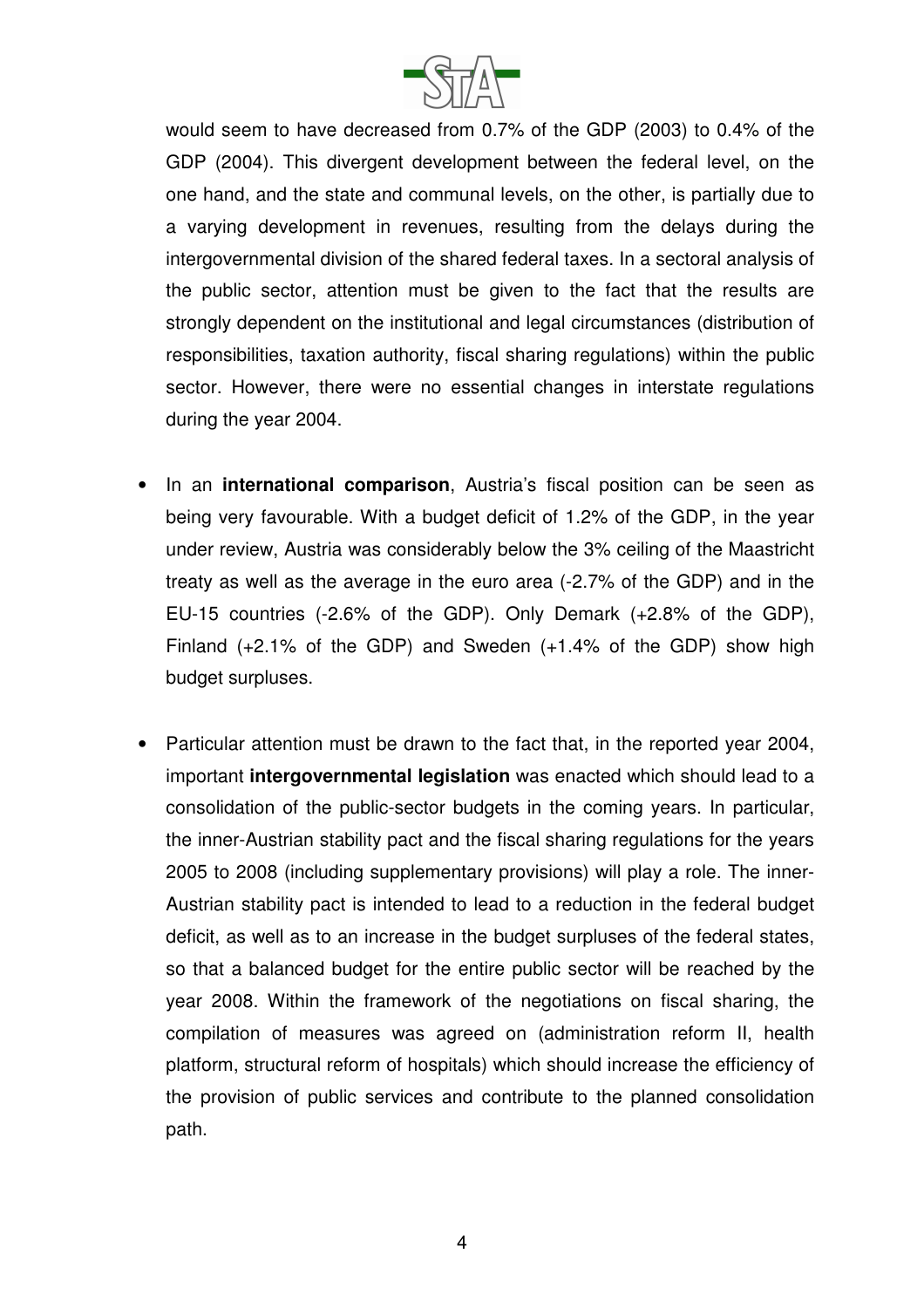

- If one analyses the **structure of public expenditures**, one is confronted with the following picture: more than 60% of the expenditures of the general government are used for transfer payments to third parties (social payments to private households and subsidies for businesses), almost 30% for the provision of public goods (wages and salaries, material expenses) and approximately 6% for the payment of interest on the public debt. A mere 2% of the total public spending is used for investments (gross investments). During the period 2000 to 2004, advance payments increased by an average of 1% p.a., employee remuneration showed a decrease of -0.6% p.a., transfer payments (to private households and businesses) an increase of 4.2%, respectively 3.8% p.a., and the repayment of the public debt and investments an average decrease amounting to 2.2% respectively 5.4%, p.a. The rather slight increases in the expenditure categories "material and personal expenses", as well as the reduction in gross investments are, partially, to be seen as a result of the consolidation measures of the public administrative authorities (reductions in personnel, low salary increases, savings in discretionary expenditure). In addition, institutional changes on the national level (spinning-off of hospitals and services close-to-the-market – such as water supplies, waste water treatment, garbage disposal, housing, congress halls, BIG (Government Real-Estate Company) have also been a factor.
- Primarily, **spin-offs** were responsible for the strong reduction in the investment expenditure of the state (2000: 3.1 billion euros, 2004: 2.5 billion euros) in the period under observation (2001 to 2004). If one adds the investment of the spun-off entities, which were formerly part of the public sector, to the government investments, one is presented with a different picture: the **gross investment of the state (including spin-offs)** amounts to 5 billion euros, with a slightly-increasing tendency in the nominal size (2004: 5.2 billion euros or 2.2% of the GDP; 2000: 5.0 billion euros or 2.4% of the GDP). Whereas, on the federal and state level, there was a general increase in gross investments during the period 2000-2004 (federal level: 2004: 1.9 billion euros, 2000: 1.4 billion euros; state level 2004: 1.0 billion euros, 2000 0.8 billion euros), the communities have, as a rule, decreased the volume of their investments – even taking investments in the spun-off organisations into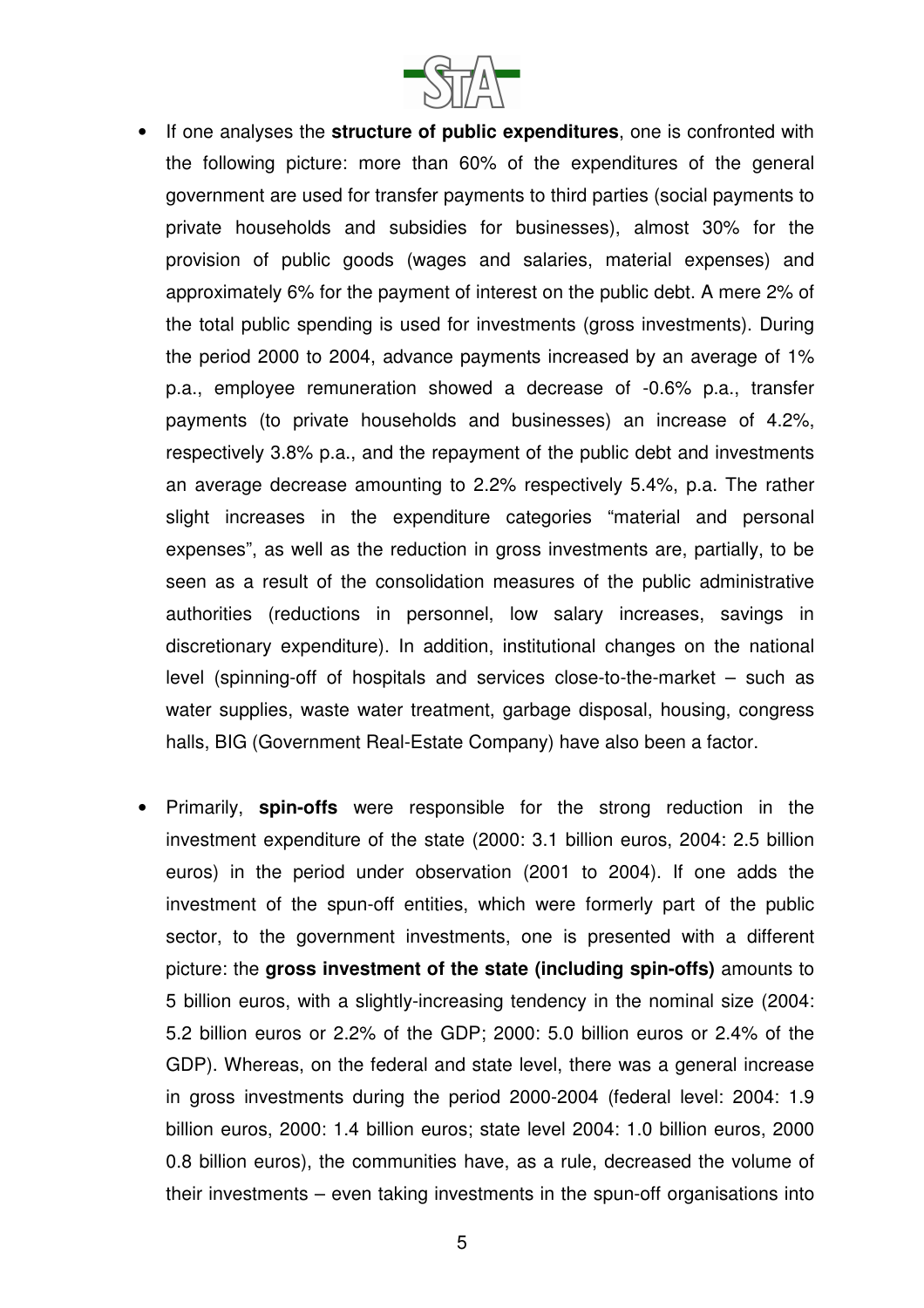

consideration. The investments by the communities (including spin-offs) decreased from 2.6 billion euros (2000) to 2.2 billion euros (2004). However, investments in the form of leasing financing, which are of particular importance on the communal level and at least partially compensate for the reduction, are not included in this data.

- On the **revenue side**, taxation and social-security contributions play an important role in the financing of public expenditures. They cover 90% of the public sector's revenue. Additional sources of finance for the general government include production profits (service payments), income on the assets of the state (interest, dividends, license payments) as well as transfers (e.g., education fees and contributions, court fees) which, however, are comparatively unimportant measured as a percentage of the total revenue. Within this group of so-called "miscellaneous revenues," with a share of a little over 10%, production profits (payments for services such as hospital care, nursing homes and communal public utilities, above all) make the greatest contribution to financing. However, a trend towards a decrease, due to the spinning-off of units close-to-the market with a relatively high cost-covering level, can be observed.
- Although there are more than 100 **taxation categories** in Austria, ten of these provide approximately 90% of the total tax revenue. The largest individual tax is the value-added tax which accounts for more than the half of indirect taxes and almost 30% of total tax revenue. Income tax plays a similarly important role with respect to taxation revenue, covering almost 60% of the direct taxes and, also almost 30% of the total tax revenue. In general, approximately 52% of the tax revenue is supplied by indirect taxes.
- The federal **structure of the public sector revenue and expenditure** shows that the shares of the different public authorities on the individual expenditure and revenue categories, as well as on the total expenditure and revenue, differ greatly. Close involvement exists between the four partial sectors of the state which is demonstrated empirically by the high volume of **intergovernmental transfers**. Although the taxation share of the individual public administrative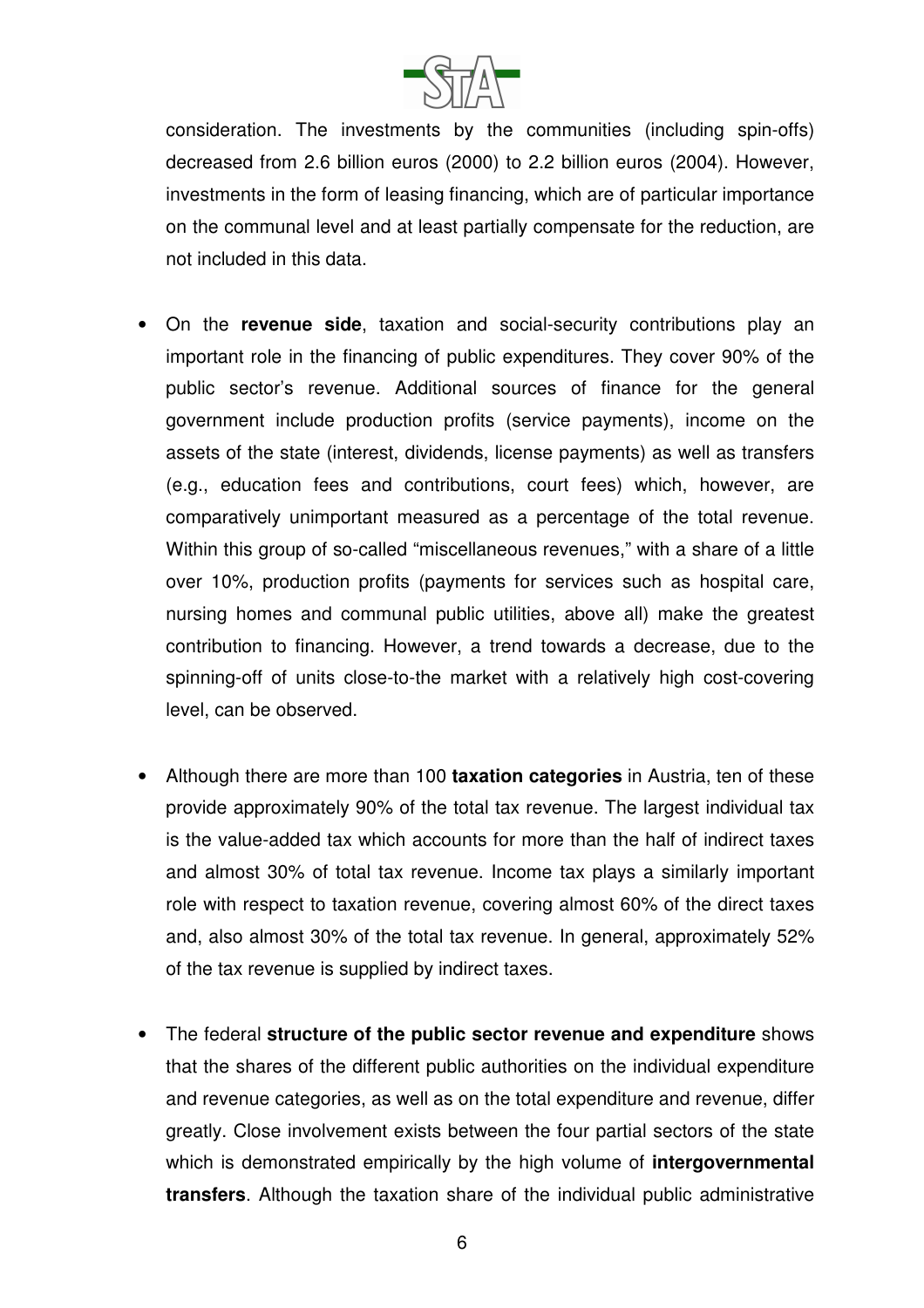

authorities, which is regulated in the fiscal sharing act, is booked directly as taxation revenue for the individual legal entity (recipient) the intergovernmental transfers cover approximately one half of the total revenues of the states and those of the communities around one fifth. The federal contributions to pension payments made to the social security funds results in an intergovernmental revenue ratio of more than 25%. If one observes the expenditure side, it becomes clear that, essentially, the federal level (co)finances services which are carried out by other public entities (teachers in the states, investment contributions for housing construction, environment and infrastructure, federal contribution to hospital financing, compensation for the handing-over of federal roads to the states, undesignated funds in accordance with the fiscal sharing act 2001). The dynamic development in the intergovernmental streams of payment, over time, is particularly noteworthy. The intergovernmental transfers (on the expenditure side) expanded by 3.6% p.a. during the period 2000-2004.

• According to provisional figures, the **level of debt under the definition of Maastricht** reached 150.9 billion euros at the end of 2004; an increase of 4.6 billion euros over the previous year (2003: 146.3 billion euros). Measured against the GDP, this resulted in a reduction in the debt ratio of 0.5 percentage points of the GDP from 64.7% (year-end 2003) to 64.2% of the GDP (year-end 2004). In accordance with the Eurostat findings of January 2003, debts for public entities (ÖBB, ÖIAG, ASFINAG, SCHIG, AC, MUQUA), made by the federal government, are to be included in the Maastricht debt. The federal government's abstention from claims in connection with the public entity financing of the SCHIG and ÖBB (6.1 billion euros), in 2004, means, in the definition of debt of the EU, merely a shift from one position to another (from the section "third-party financing by the federal government" to "federal debt in accordance with the federal final budget account"). This abstention on the part of the federal government resulted in the interest and amortization payments from the debt no longer being refunded by the SCHIG and ÖBB and that, in future, the federal government be responsible for debt servicing.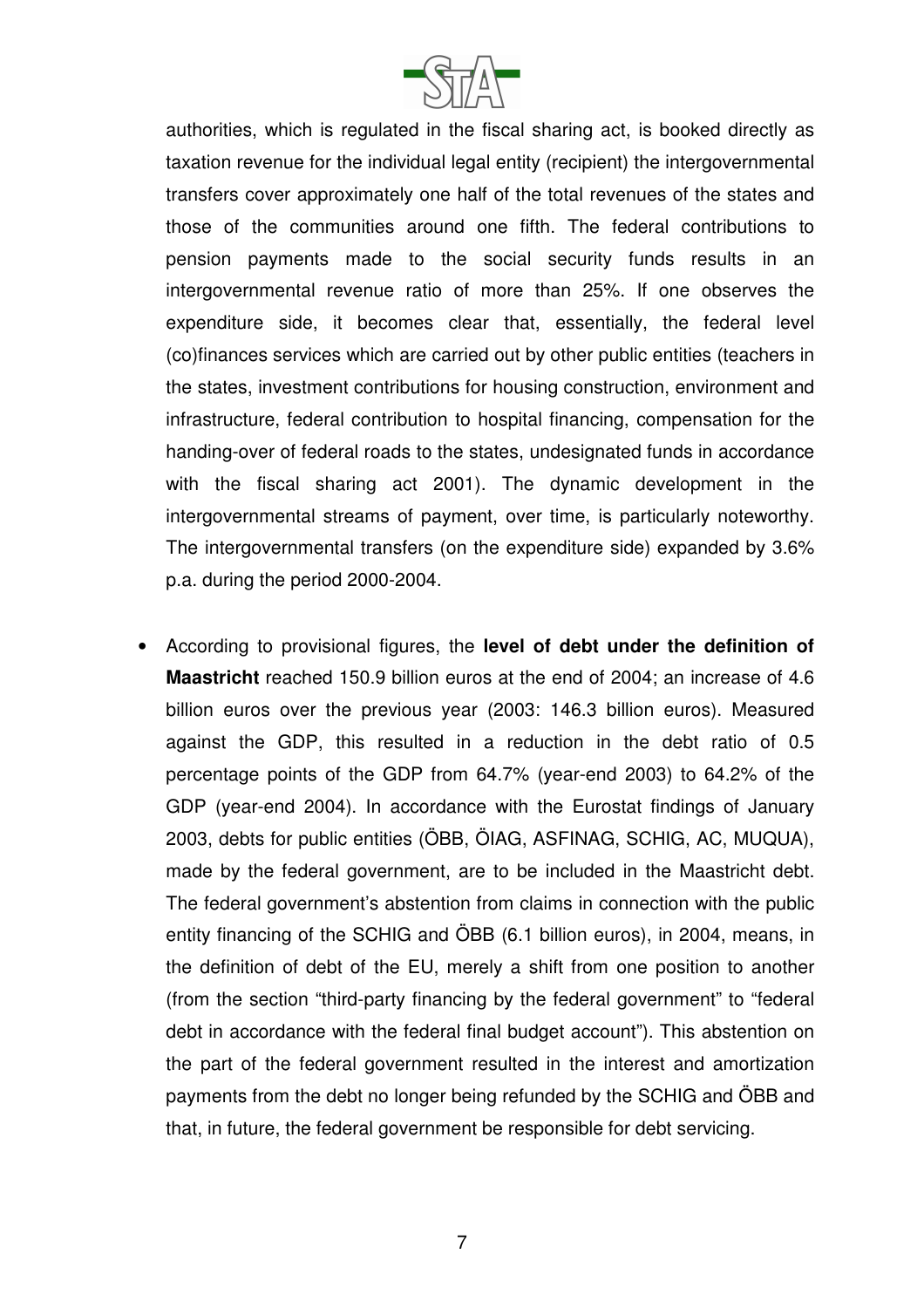

- Diverging from the Eurostat findings if one disregards the **financing of the federal government for public entities,** which from an economic point of view should be allocated to the private sector, there was a markedly higher increase in debt resulting from the federal government's abstention from claims in the course of the reform of the Federal Railways (ÖBB) in 2004. Without the intermediary financing of the public entities, Austria would have remained marginally under the Maastricht ceiling of 60% of the GDP (135.5 billion euros or 59.9% of the GDP) at the end of 2003. The debt ratio, without public-entity financing, increased in the year under review 2004 to 141.6 billion euros or 62.1% of the GDP.
- The **creditor's structure of the public debt** in Austria has changed dramatically since the realization of the EMU at the beginning of 1999. The percentage of the public debt owned by foreign creditors increased continuously from 48% in the year 1999 to 71% at the end of 2004. The shift of the distribution of ownership is, in the main, due to foreigners' purchases of federal bonds. The federal government covers its financial requirements, to a large degree, through the emission of euro bonds which are, almost totally, purchased by foreign investors (particularly from the euro area). Within the domestic sector, banking institutions have remained the most important creditors of the Austrian state (share at year-end 2004: 15%). Private investors (enterprises and private households) were in direct possession of securities amounting to only 1.2% (2 billion euros) of the total government debt, as of the end of 2004. The importance of private households as creditors of the public sector increases somewhat if one takes the indirect possession of government bonds, by way of investment funds, into consideration. At the end of 2004, this amounted to just under 3 billion euros.
- **As a conclusion**, it can be established that, in 2004, the general government in Austria continued on its consolidation course, albeit in a weakened form. In spite of the restrictive management of the expenditure positions which are not legally standardized, structural reforms for curbing the dynamism of expenditures in the previous years and a noticeably increased growth in revenue in the year under review slightly increased the budget deficit of the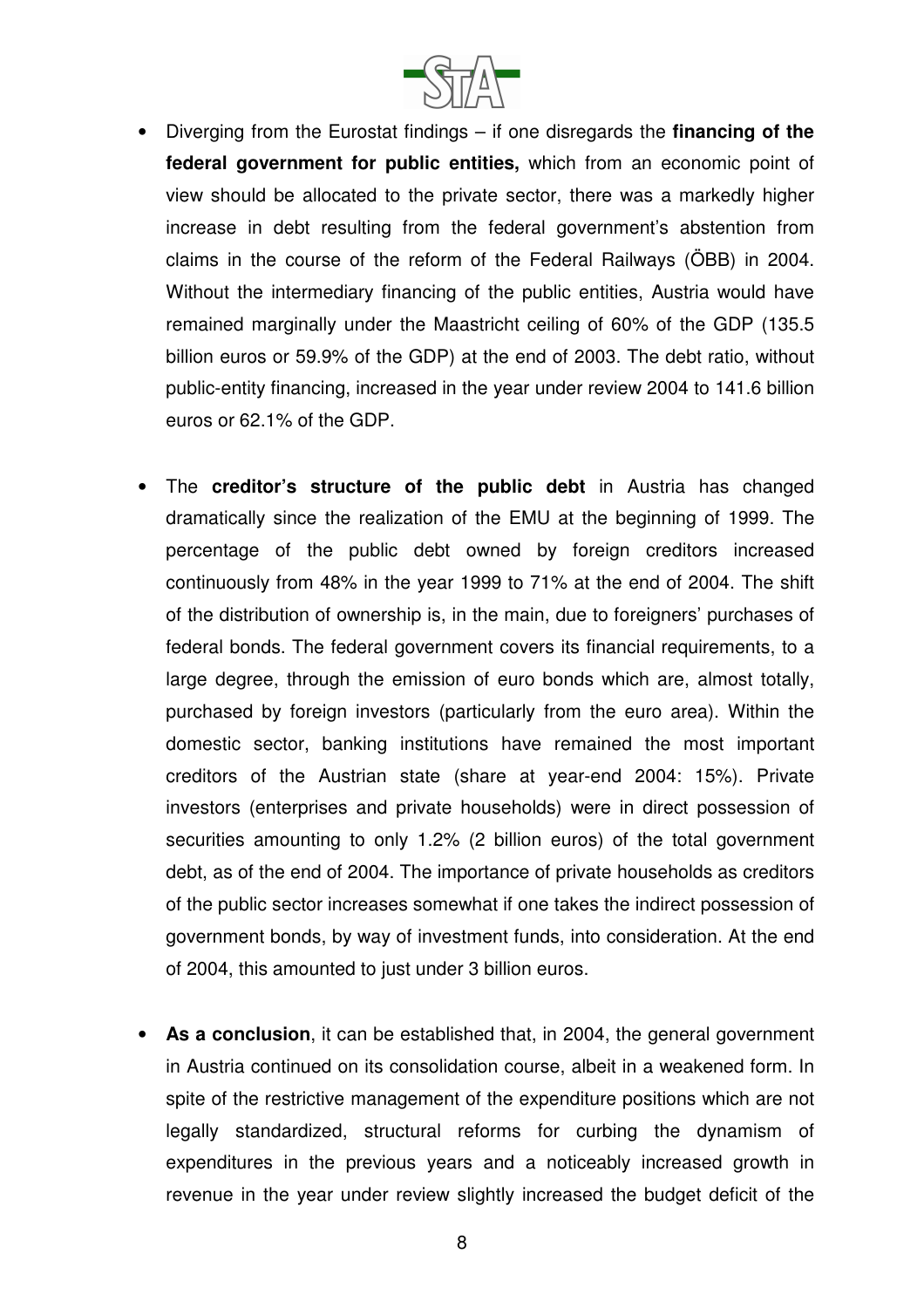

public sector. As a qualification, attention must be drawn to the fact that an isolated analysis of the public expenditure and/or revenue usually falls short seeing that, considerable interaction exists. In addition, in accordance with the booking conventions of the ESVG 95, the interactions manifest themselves to a greater extent than by national, budgetary booking regulations. First, expenditure positions having an impact on stimulating the economy lead, simultaneously, to an overall increase in governmental revenue. Second, in keeping with the booking conventions of the ESVG 95, public grants (subsidies, investment contributions) – usually independent of the form in which they are granted – are counted as an expenditure. In an international context, Austria's fiscal situation, with a budget deficit of 1.2% of the GDP in 2004, contrasts encouragingly with that of many other EU countries with their budget deficits of more than 3% of the GDP.

## **The Federal Government's Debt Activities and the Creditors' Structure in 2004**

- The **debt of the federal government** (without own security holdings) reached a level of 135.6 billion euros at the end of 2004, lying 8.7 billion euros, or 6.8%, above the value of the previous year of 126.9 billion euros. In the year under review, an increase in the federal government's debt ratio, measured against the GDP, was registered for the first time since 1999 (end of 2004: 57.7% of the GDP, end of 2003: 56.1% of the GDP). The main cause for the noticeable increase in the debt in 2004 was the abstention from claims within the framework of the public-entity financing in the amount of 6.1 billion euros. In the process of the Austrian Federal Railways (ÖBB) reform, the federal government abstained from the claims on loans to the SCHIG and ÖBB which it held in its intermediary function.
- The **percentage of foreign currency debt** in the total debt once again decreased in the year under review 2004; this time pronouncedly from 11.0% (year-end 2003) to 9.7% (year-end 2004). In 2004, for the first time since the publication of the annual reports of the Government Debt Committee, no debts (after swaps) were issued in foreign currency.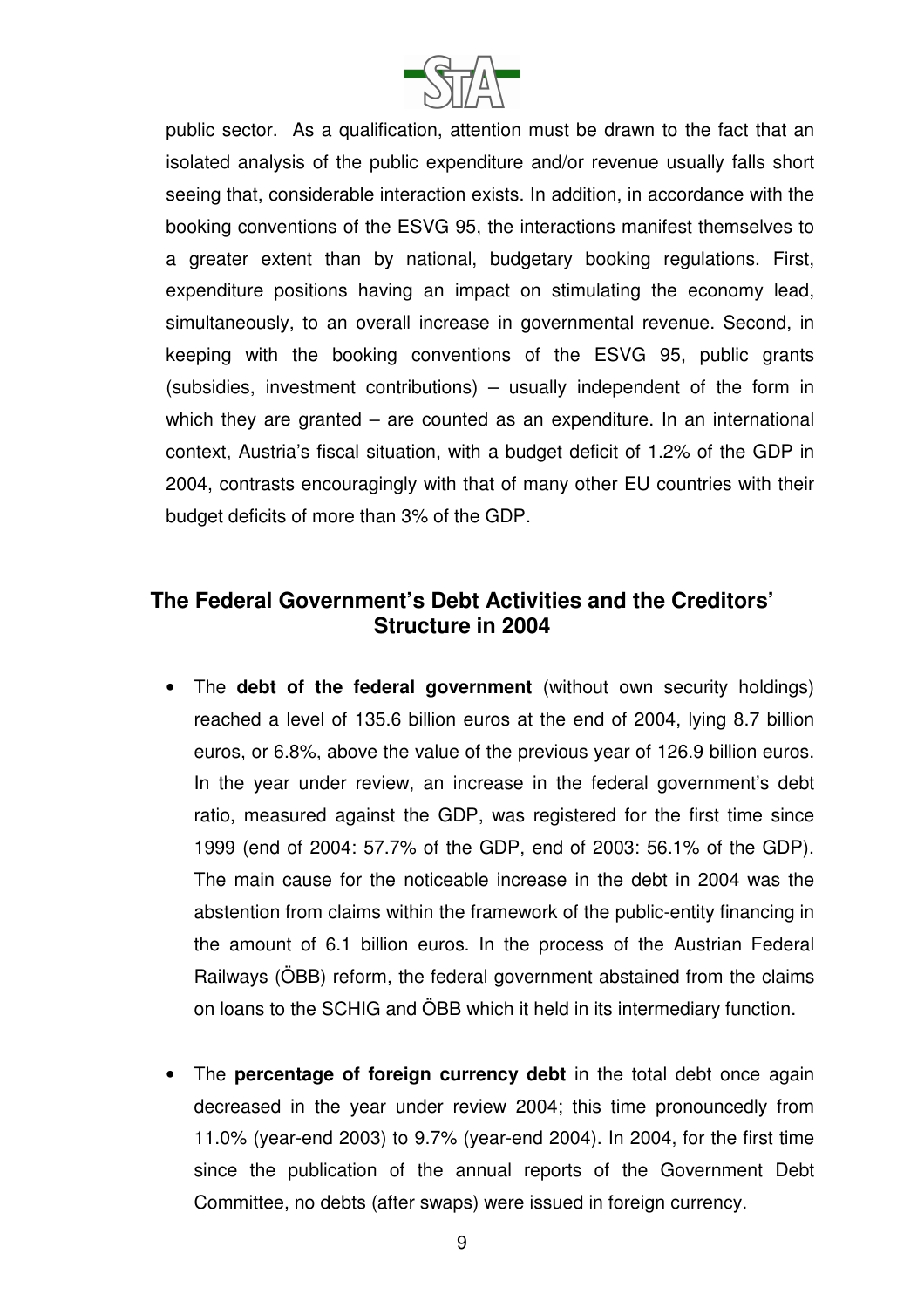

- In the main, the federal debt management once again took advantage of the extremely low nominal interest rate level on the capital markets to implement **long-term financing at fixed interest rates**. The chosen term for new debts led, in 2004, to an average term to maturity of 10.6 years for gross borrowing (2003: 10.4 years). **EUR federal bonds** once again served as the primary source of financing. Their percentage in the gross borrowing for 2004 (taking swaps into consideration) amounted to more than 80%. Austria's emissions in the form of EUR government bonds reached a volume of 14.0 billion euros.
- The **difference in returns** (yields) between Austrian and German federal bonds, which have the "benchmark status" in the 10-year-maturity segment, hardly changed during the year under review. The annual average in 2004 for the difference in returns between 10-year German bonds was 5 basis points (2003: 4 basis points). Similar differences could also be observed with most of the other EMU countries vis-à-vis Germany (EMU average 2004: 6 basis points, 2003: 5 basis points – excluding Greece and Luxemburg).
- The **structure of the federal government's debt** in Austria, in 2004, shifted further in the direction of marketable euro debts. At the end of 2004, 77.2 % occurred in EUR federal bonds (2003: 76.2%) and 79% in all types of marketable euro debts (2003: 77.4%). The ratio of euro credit and loan contracts was stabilised in 2004 for the first time since the mid-1980s and, at year-end, lay by 11.3% (2003: 11.7%).
- The outstanding volume of the **federal government's foreign currency liabilities** (after swaps) has been slightly reduced since 2000. In the year under review, 2004, taking swaps into consideration, no new financing in foreign currency was undertaken. This was the first time since the publication of the Government Debt Committee's annual reports in 1970. The federal government's debt management did issue securities (mainly bonds in US\$, CA\$, AU\$) but converted these, through swaps, into EUR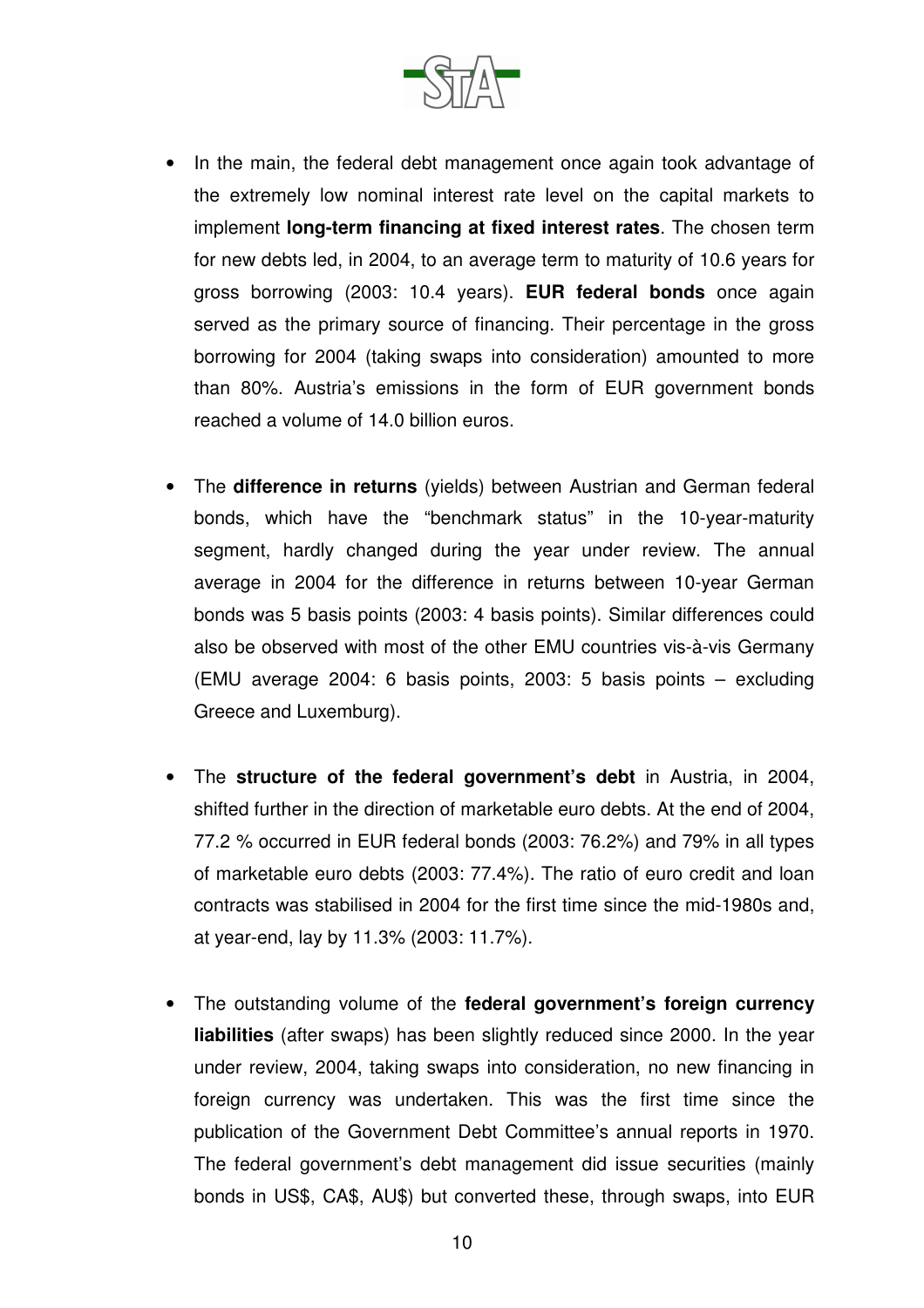

debt categories. The outstanding amount of foreign-currency obligations, converted into euros, totalled 13.1 billion euros at the end of 2004 (2003: 13.9 billion euros). The percentage of Swiss francs and Japanese yen in the total foreign-currency debt hardly changed in 2004 (CHF quota: 2004; 59.5%, 2003: 60.0%; JPY quota: 2004: 40.5%, 2003: 40.0%).

- The realization of the EMU was accompanied by the discontinuation of the traditional role of the Austrian financial intermediaries as the **main investors in the federal government's debt**. From the volume of federal bonds issued in the year under review, amounting to 14.0 billion euros (including 10% own holdings and financing of public entities), foreign primary dealers took over around 88% either through tender procedures or within the framework of syndicated issues. If the federal government's own holdings are disregarded, it can be seen that foreign financial intermediaries took over almost 99% of the total of federal bond issues in 2004. In addition, in 2004, euro loans were also settled with foreign financial intermediaries.
- The historically low nominal interest rate in 2004 and the given redemption profile (high volume of redemption over the coming years) induced to enforce financing with fixed interest rates and for long terms. This would enable maintaining the low interest costs over a period as long as possible and, in addition, limiting refinancing risks (risks of change in interest rates). The quantity of **fixed-interest obligations of the federal government** (taking interest rate swaps and own holdings into consideration) increased dynamically to 10.0 billion euros or 8.5%. On the other hand, the indebtedness with variable interest rates (including half-variable interest) was reduced (2004: -1.3 billion euros or -14.5%). The average remaining time to maturity for the total debt portfolio increased considerably, for the second time in succession, in the year under review. At the end of 2004 the **average remaining time to maturity** was 6.4 years, lying 0.5 years above the value of the previous year.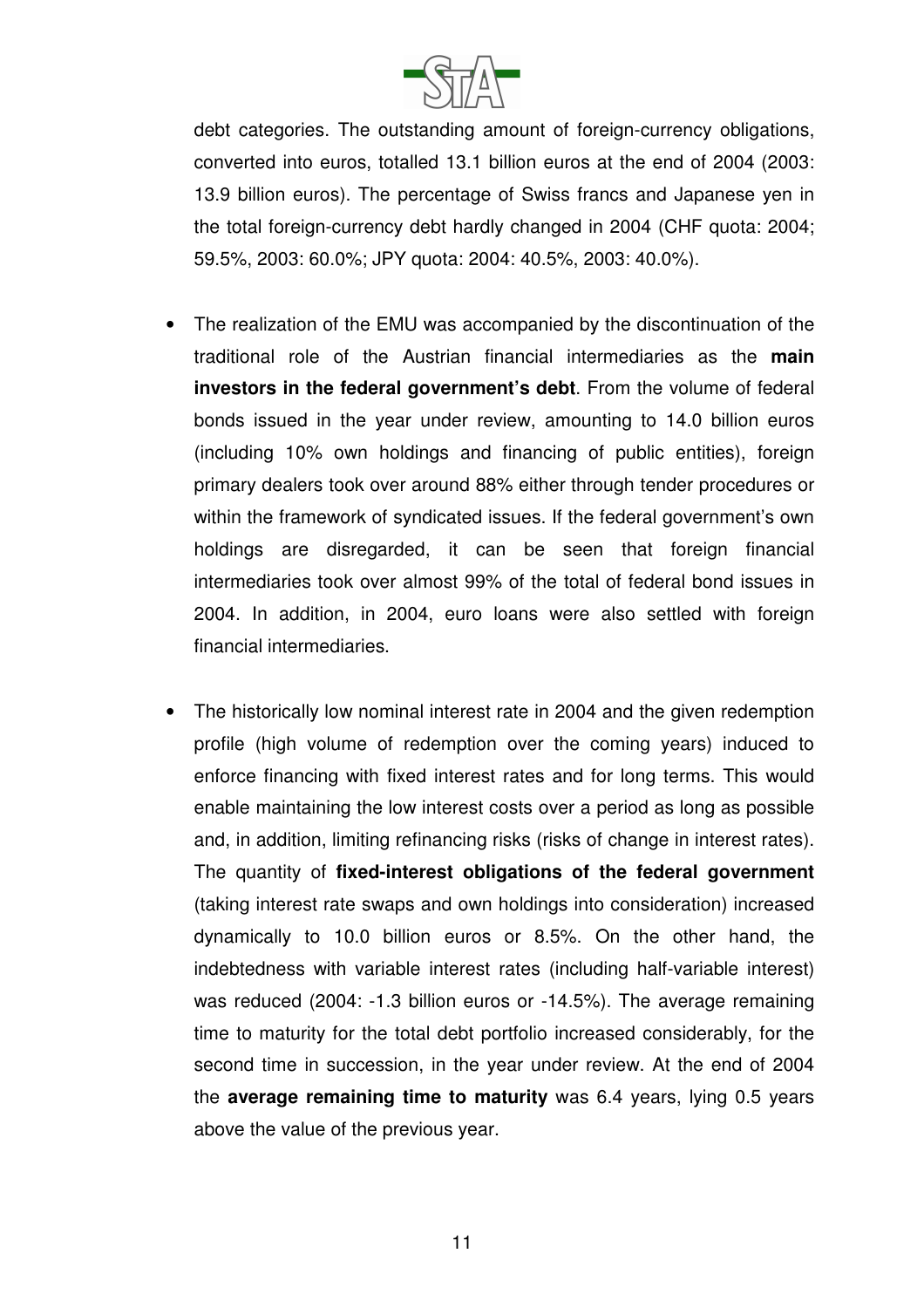

- The average **nominal interest rate** of the federal government's debt could be maintained at the previous year's level of 4.8% in spite of the shift in the remaining time to maturity from 5.9 (year-end 2003) to 6.4 years (year-end 2004), in the year under review. This development was mainly the result of comprehensive repayments of debt categories with considerably higher nominal interest rates of up to 7.6%. The low market interest rate level in 2004 – approximately at the same level as in the previous year – also supported this development. Here, it must be mentioned that, due to the reopening of existing issues, the measure "normal interest rate" is only a limited reflection of the real average interest rate (rate of return) of the federal government's debt. The actual rate of return probably currently lies below the nominal interest rate.
- In accordance with chapter 58 "financing, currency swap contracts" of the federal budget, a so-called net concept of the **expense of the debt** is traditionally used in the Government Debt Committee's reports. In the year under review, 2004, the expenditure component "interest costs" for the debt hardly increased even though, in the years 2003 and 2004, the federal government registered net deficits (interest costs 2004: 6.36 billion euros; 2003: 6.30 billion euros). This welcome development can be primarily explained by the fact that a large number of debt categories with a higher nominal interest rate than the current level matured. If "miscellaneous expenses" are included, the costs for the debt were even somewhat lower than the value for the previous year (2004: 6.23 billion euros; 2003: 6.26 billion euros). In 2004, the costs for the budget component "miscellaneous expenditure" lay, once again, below those for "miscellaneous revenues".
- If the interest costs for the federal government's debt are compared with other parameters of the national economy, it can be seen that, on the one hand, servicing the debt of the federal government represents a substantial expenditure position for the government but, on the other hand, the burden on the budget was able to be diminished. In 2004, both the **interest-to-GDP ratio** and the **interest tax ratio** (measured against the net tax